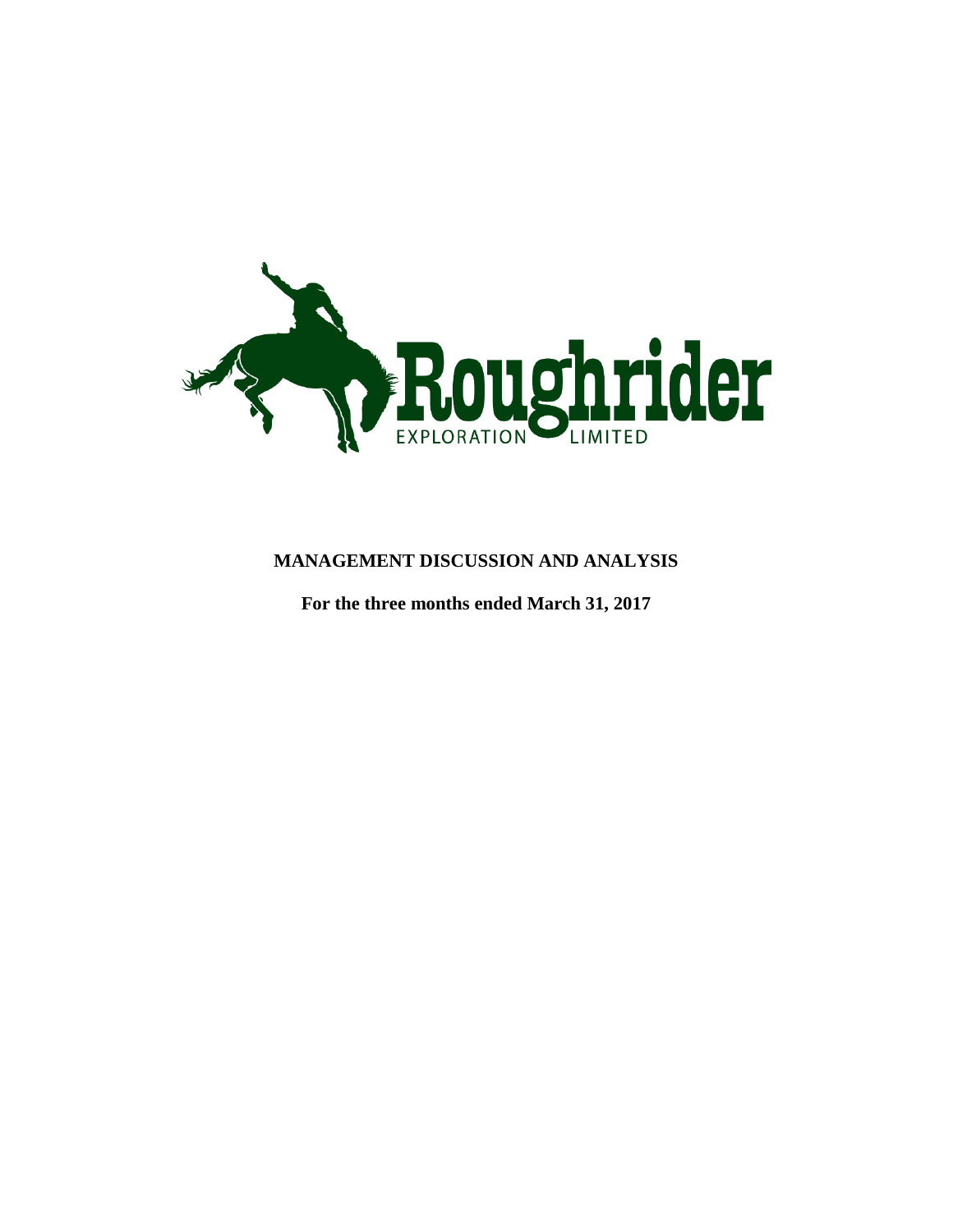## **INTRODUCTION**

Prepared on May 29, 2017 for the three months ended March 31, 2017 ("Q1 2017"), this Management Discussion and Analysis ("MD&A") supplements, but does not form part of the audited financial statements of Roughrider Exploration Limited ("Roughrider" or the "Company"). This MD&A should be read in conjunction with the accompanying audited financial statements for the years ended December 31, 2016 and 2015 and the related notes which have been prepared in accordance with International Financial Reporting Standards ("IFRS").

Additional information, including audited financial statements and more detail on specific items discussed in this MD&A can be found on the Company's page at [www.sedar.com.](http://www.sedar.com/)

Monetary amounts in the following discussion are in Canadian dollars.

This MD&A contains Forward Looking Information. Please read the Cautionary Statements on page 3 carefully.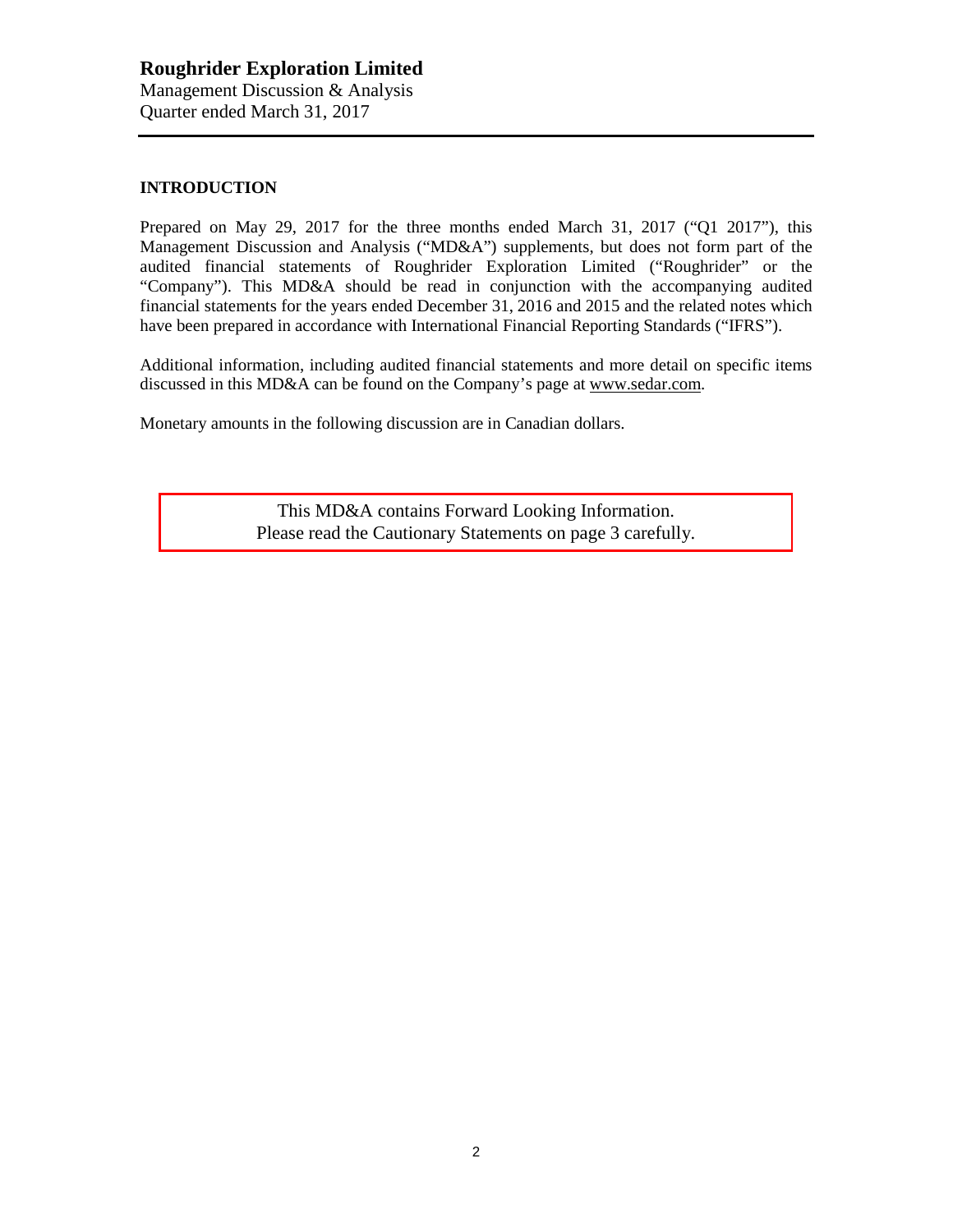## **FORWARD-LOOKING INFORMATION**

This MD&A contains certain forward-looking information and forward looking statements as defined in applicable securities laws. All statements other than historical fact are forward looking statements.

The statements reflect the current beliefs of the Company, and are based on currently available information. Accordingly, these statements are subject to known and unknown risks, uncertainties and other factors which could cause the actual results, performance or achievements of the Company to be materially different from any future results, performance or achievements expressed in or implied by the forward-looking statements. This forward-looking information, principally under the heading "Outlook," but also elsewhere in this document, includes estimates, forecasts, plans and statements as to the Company's current expectations concerning, among other things, continuance as a going concern, collection of receivables, requirements for additional capital, the availability of financing, and the potential held by projects in the Company's portfolio.

Forward-looking statements are based on a number of assumptions, including, but not limited to, assumptions regarding general business and economic conditions, interest rates, the global and local supply and demand for labour and other project inputs, changes in commodity prices in general, changes to legislation, conditions in financial markets (in particular, the continuing availability of financing), our ability to attract and retain skilled staff, and our ongoing relations with governments, our employees and business partners. The foregoing list of assumptions is not exhaustive. Events or circumstances could cause actual results to vary materially from expectations.

Factors that may cause actual results to vary include, but are not limited to: actual experience in collecting receivables, changes in interest and currency exchange rates, acts or omissions of governments, including those who consider themselves self-governing, delays in the receipt of government approvals or permits to begin work, inaccurate geological and engineering assumptions, unanticipated future operational difficulties (including cost escalation, unavailability of materials and equipment, industrial disturbances or other job action, epidemic, pandemic or other disease outbreaks, and unanticipated events related to health, safety and environmental matters), political risk (including the risk that the rights to mine a project may be rescinded by the government or otherwise lost), actual exploration results, social unrest, failure of counterparties to perform their contractual obligations, changes in general economic conditions or conditions in the financial markets and other risk factors as detailed from time to time in the Company's reports and public filings with the Canadian securities administrators, filed on SEDAR. The Company does not assume the obligation to revise or update forward-looking information after the date of this document nor to make revisions to reflect the occurrence of future unanticipated events, except as may be required under applicable securities laws.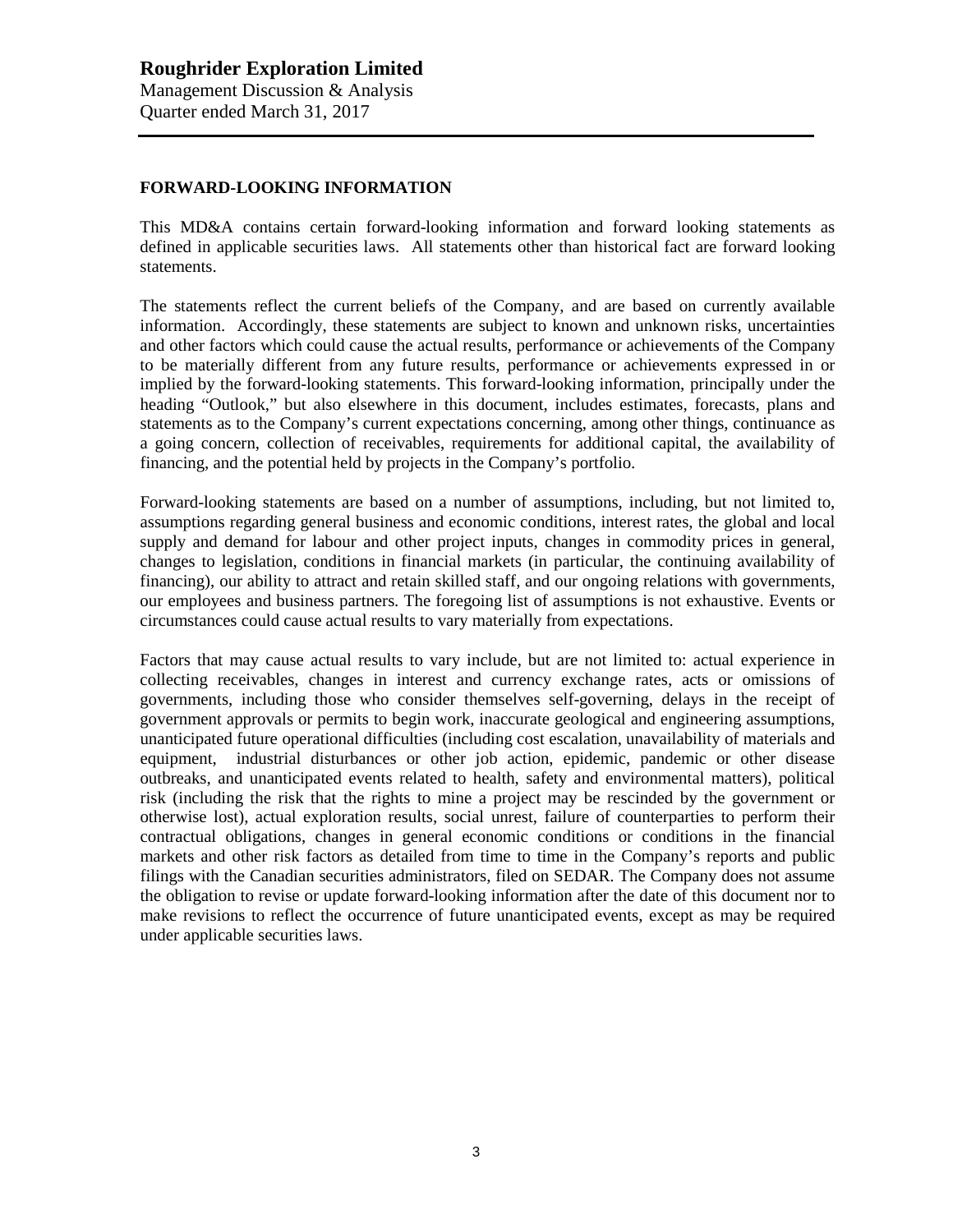### **BUSINESS OF THE COMPANY**

The principal business of the Company is uranium mineral exploration in the Athabasca Basin region of northern Saskatchewan. The main focus of its work is the exploration of the 131,412 hectare (324,728 acre) Genesis uranium project located northeast of the Athabasca Basin, within the Wollaston-Mudjatk Transition Zone ("WMTZ"). All of Saskatchewan's operating uranium mines occur along the WMTZ where it extends to the southwest under the boundaries of the basin.

The Company is a reporting issuer in British Columbia, Alberta, and Ontario, and trades on the TSX Venture Exchange under the symbol REL.

#### Genesis Property

Roughrider has an agreement with Kivalliq Energy Corp ("Kivalliq"), pursuant to which Roughrider may earn up to an 85% interest in Kivalliq's "Genesis" uranium project (the "Genesis property"). Under the terms of the option agreement, as amended December 22, 2015 (the "Genesis Property Option Agreement"), the Company may earn an initial 50% interest in the Genesis property by making cash payments of \$700,000 (\$525,000 paid), incurring exploration expenditures of \$2.1M (\$1.90M expended), and issuing 3,939,656 common shares (issued). Roughrider may acquire a further 35% interest (for an aggregate 85% interest) by making additional cash payments of \$700,000, and incurring additional exploration expenditures of \$2.5M. All remaining cash payments may be made either in cash or in shares, at Roughrider's election.

At the time of acquisition by Roughrider, the Genesis property was comprised of 46 claims totalling 198,736 hectares. Seven claims (four in Saskatchewan and three in Manitoba) were added to the Genesis property in 2014 through staking and purchase and brought the totals up to 53 claims comprising 200,677 hectares. On May 18, 2016, Roughrider purchased Saskatchewan Mineral Dispositions MC2080, MC2081 and MC2082 totaling 232 hectares, increasing the Genesis property to 56 mineral claims totalling 200,909 hectares (496,457 acres). The ten claims acquired since 2014 are contiguous with the Genesis property claims in the Johnston Lake-GAP priority area. Subject to the terms of the Area of Interest clause of the Genesis Property Option Agreement, Roughrider has transferred 100% of the title in all mineral dispositions acquired to Kivalliq. On October 3, 2016, Roughrider gave notice to Kivalliq that Roughrider will not maintain its option on 15 of the 56 claims. The Genesis property is now comprised of 41 claims totaling 131,412 hectares.

The Genesis property is located northeast of Saskatchewan's Athabasca Basin, within the prospective northeast trending Wollaston-Mudjatk Transition Zone ("WMTZ"). Notably, all of Canada's currently operating uranium mines occur along the trend of the WMTZ where extends beneath the cover the younger sedimentary stratigraphy of the Athabasca Basin. The claims begin 25 km to the northeast of Cameco Corporation's recently closed Eagle Point uranium mine, and extend 90 kilometres northeast to the Manitoba border along the same prospective geological and structural domain.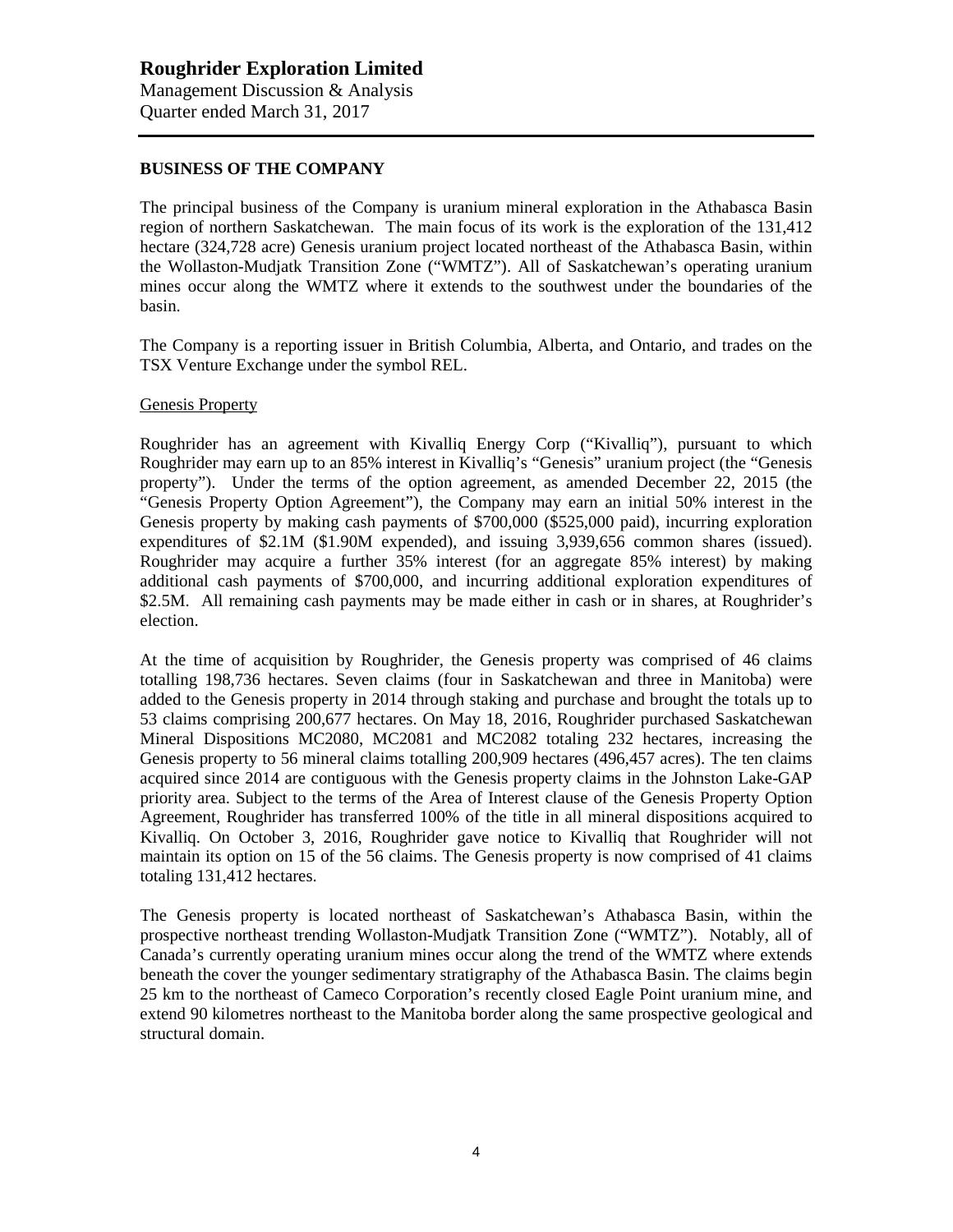Management Discussion & Analysis Quarter ended March 31, 2017



**Outline of Athabasca sedimentary basin (purple) imposed on SGS regional airborne Total Field Magnetics (TFMag).** 

Until recently, explorers focused on targeting uranium mineralization within the current boundaries of the Athabasca Basin, even though many of the high-grade resources are located within basement rocks lying beneath the rocks of the Athabasca Basin. Recent discoveries at the western boundary of the Basin, such as Fission Uranium Corp.'s RRR deposit and Nexgen Energy Corp's Arrow deposit, are hosted by basement rocks that are clearly outside current basin boundaries. This recent understanding has renewed uranium exploration of areas outside of the Basin that have known uranium showings and favorable structural settings within basement host rocks.

The Genesis property covers regional host rocks known to host uranium mineralization. The project area has previously been explored by Denison Mines Limited, Roughrider Uranium Corp., Triex Minerals Corporation, CanAlaska Uranium Ltd., and the geological surveys of Saskatchewan and Canada. Past exploration in the area included lake sediment and soil geochemical surveys, airborne geophysical surveys, ground geochemical surveys, geological mapping and radiometric assisted prospecting. A compilation by Kivalliq management of this historic work, which outlined identified 30 uranium showings and several known uraniumbearing boulder trains, helped to outline eight target areas that display multi-variant anomalism including combinations of geophysical conductors, radiometrics and/or existing lake sediment, boulder or outcrop uranium or indicator element geochemical anomalies.

With its partner Kivalliq as project operator, Roughrider has incorporated a multi-disciplinary approach exploring the Genesis property. A summary of the work completed at Genesis by Roughrider is provided in the table below: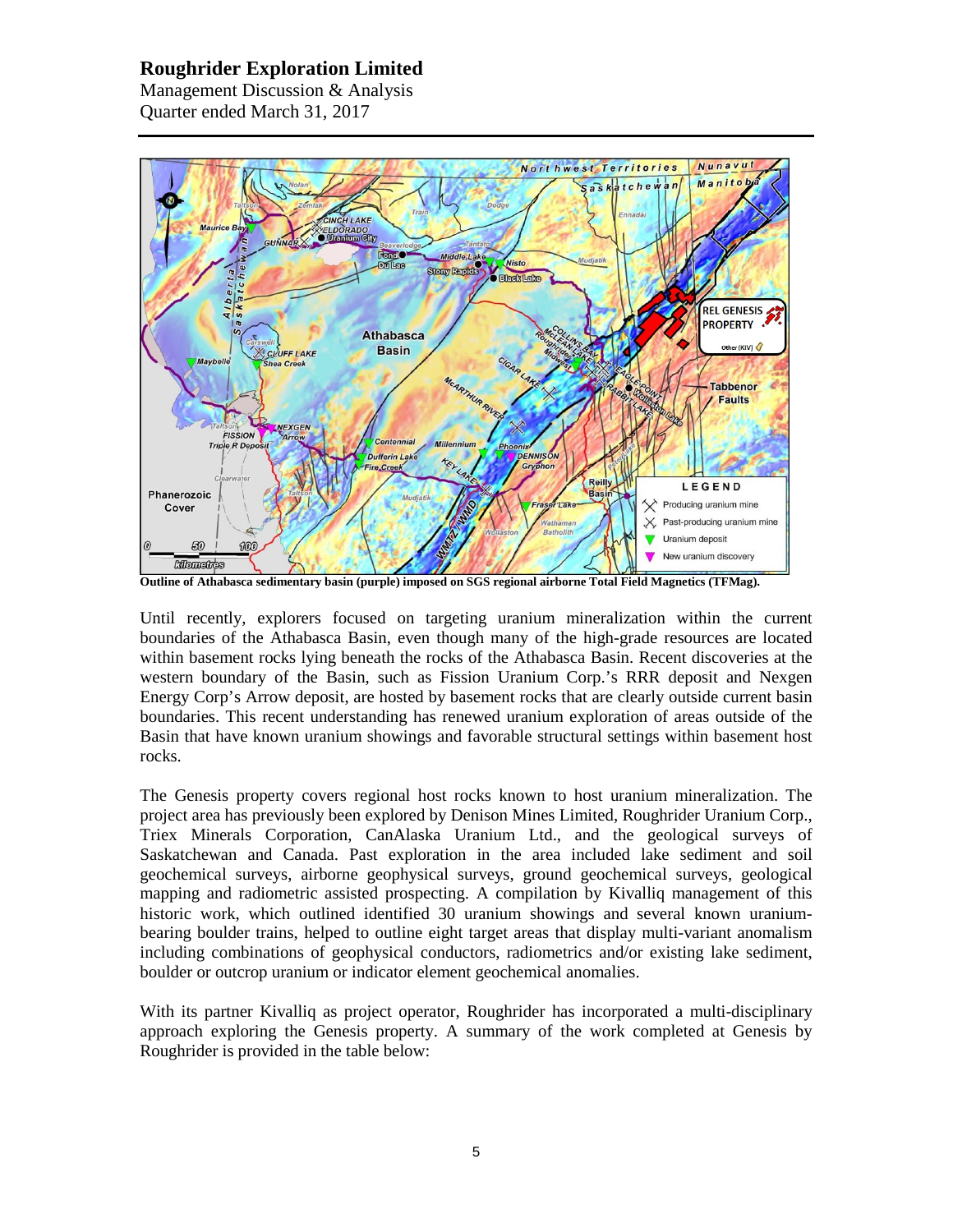Management Discussion & Analysis Quarter ended March 31, 2017

| $\alpha$ , $\alpha$ , $\alpha$ , $\alpha$ , $\alpha$ , $\alpha$ , $\alpha$ , $\alpha$ , $\alpha$ , $\alpha$ , $\alpha$ , $\alpha$ , $\alpha$ , $\alpha$ , $\alpha$ , $\alpha$ , $\alpha$ , $\alpha$ , $\alpha$ , $\alpha$ , $\alpha$ , $\alpha$ , $\alpha$ , $\alpha$ , $\alpha$ , $\alpha$ , $\alpha$ , $\alpha$ , $\alpha$ , $\alpha$ , $\alpha$ , $\alpha$ |                           |                        |                                        |                                     |  |  |  |
|---------------------------------------------------------------------------------------------------------------------------------------------------------------------------------------------------------------------------------------------------------------------------------------------------------------------------------------------------------------|---------------------------|------------------------|----------------------------------------|-------------------------------------|--|--|--|
| Year                                                                                                                                                                                                                                                                                                                                                          | <b>Project Location</b>   | Work                   |                                        |                                     |  |  |  |
| 2014                                                                                                                                                                                                                                                                                                                                                          | Property-wide             | Airborne Geophysics    | CGG DIGEM EM, Mag, Radiometrics        | 5,984 Line-km; 8 grids              |  |  |  |
|                                                                                                                                                                                                                                                                                                                                                               | Jurgen $1 \& 2$ , Daniels | Geology/Prospecting    | Scintillometer assisted                | 139 Sites; 16 rock samples          |  |  |  |
|                                                                                                                                                                                                                                                                                                                                                               | Bay, Burrill Bay,         | Soil Geochemistry      | B-horizon soils; Enzyme Leach          | 1,347 soil samples; 28 target areas |  |  |  |
|                                                                                                                                                                                                                                                                                                                                                               | Kingston, Johnston,       | Biogeochemistry        | Un-ashed spruce boughs; ICP-MS         | 62 samples; 4 target areas          |  |  |  |
|                                                                                                                                                                                                                                                                                                                                                               | Sava, Gilles, GAP,        | Lake sediments         | Torpedo sampler; ICP-MS                | 291 samples; property-wide          |  |  |  |
|                                                                                                                                                                                                                                                                                                                                                               | Waspison, Melnick.        |                        |                                        |                                     |  |  |  |
| Mar. 2015                                                                                                                                                                                                                                                                                                                                                     | Jurgen 1 & Jurgen 2       | Ground VLF-EM          | SJ Geophysics, VLF-EM                  | 32 and 37.2 line-km respectively    |  |  |  |
|                                                                                                                                                                                                                                                                                                                                                               | Jurgen 1, Jurgen 2 & Sava | Biogeochemistry        | Ashed black spruce twig, ICP-MS        | 249, 296 and 49 sample respectively |  |  |  |
| Dec. 2015                                                                                                                                                                                                                                                                                                                                                     | Jurgen, Daniel's Bay,     | Inversion analysis;    | Condor Consultants Inc.                | 31 target areas outlined total.     |  |  |  |
|                                                                                                                                                                                                                                                                                                                                                               | Kingston-Johnston-GAP,    | GeoInterp integrated   | Integrated analysis of geophysical,    |                                     |  |  |  |
|                                                                                                                                                                                                                                                                                                                                                               | Melnick                   | analysis               | geological, geochemical data           |                                     |  |  |  |
| Apr. 2016                                                                                                                                                                                                                                                                                                                                                     | Jurgen, Daniel's Bay,     | Airborne geophysics    | CGG FALCON AGG Survey and              | $1,677$ line-km in 5 grids.         |  |  |  |
|                                                                                                                                                                                                                                                                                                                                                               | Kingston., Johnston,      | Gravity gradiometry    | magnetics                              |                                     |  |  |  |
|                                                                                                                                                                                                                                                                                                                                                               | Melnick                   | Magnetics              |                                        |                                     |  |  |  |
| Aug. 2016                                                                                                                                                                                                                                                                                                                                                     | Jurgen, Daniel's Bay,     | Integrated analysis of | Condor Consultants Inc; data inversion | 20 gravity targets identified (9 at |  |  |  |
|                                                                                                                                                                                                                                                                                                                                                               | Kingston., Johnston,      | AGG data               |                                        | Jurgen $& 7$ at Johnston)           |  |  |  |
|                                                                                                                                                                                                                                                                                                                                                               | Melnick                   |                        |                                        |                                     |  |  |  |
| Sept. 2016                                                                                                                                                                                                                                                                                                                                                    | Jurgen                    | Soil Geochemistry      | B-horizon soils; Enzyme Leach          | 187 soil samples 3 target areas     |  |  |  |
|                                                                                                                                                                                                                                                                                                                                                               |                           | Biogeochemistry        | Ashed black spruce twig, ICP-MS        | 147 samples, 3 target areas         |  |  |  |
|                                                                                                                                                                                                                                                                                                                                                               |                           | Prospecting            | Scintillometer assisted                | 2 rock samples                      |  |  |  |
|                                                                                                                                                                                                                                                                                                                                                               |                           |                        |                                        |                                     |  |  |  |

#### **Genesis Property: Work Completed by Roughrider Exploration Limited 2014-2016**

The 2014 Phase I field work program was successful in isolating six priority areas based on repeated and expanded geochemical/ and biogeochemical anomalies, and favourable geology in association with discrete electromagnetic geophysical conductor signatures. The six priority areas include the following: Jurgen 1 and Jurgen 2, Johnston Lake/GAP, Kingston Lake, Sava Lake, and Daniel's Bay (Burrill Bay area).

The March 2015, Roughrider completed a winter field program on the Jurgen 1 and Jurgen 2 areas and the Sava Lake biogeochemical anomaly area. Jurgen 1 results demonstrate good spatial correlation between: the highest uranium results from the 2015 biogeochemical program (1.35ppm U, 1.64 ppm U and 1.75ppm U); the highest uranium results from the 2014 enzyme leach soil sampling program; and the main Jurgen 1 EM conductive trend. At Jurgen 2, the VLF-EM survey suggests a possible structural feature that disrupts the EM conductors mapped. Biogeochemical results anomalous for uranium at Jurgen 2 seem to extend to the Jurgen 1 conductor that passes through the south portion of the grid.

In December 2015, Roughrider took delivery of an integrated assessment of geophysical, geological and geochemical data ("GeoInterp"" from select areas of interest at the Genesis uranium property in northeast Saskatchewan. The work was undertaken by Condor Consulting Inc. ("Condor"), recognized experts in the field of integrated exploration, focusing on four areas in the northeast portion of the Genesis property: Jurgen, Daniel's Bay, Kingston-Johnston-GAP and Melnick. A total of thrity-one target areas were defined.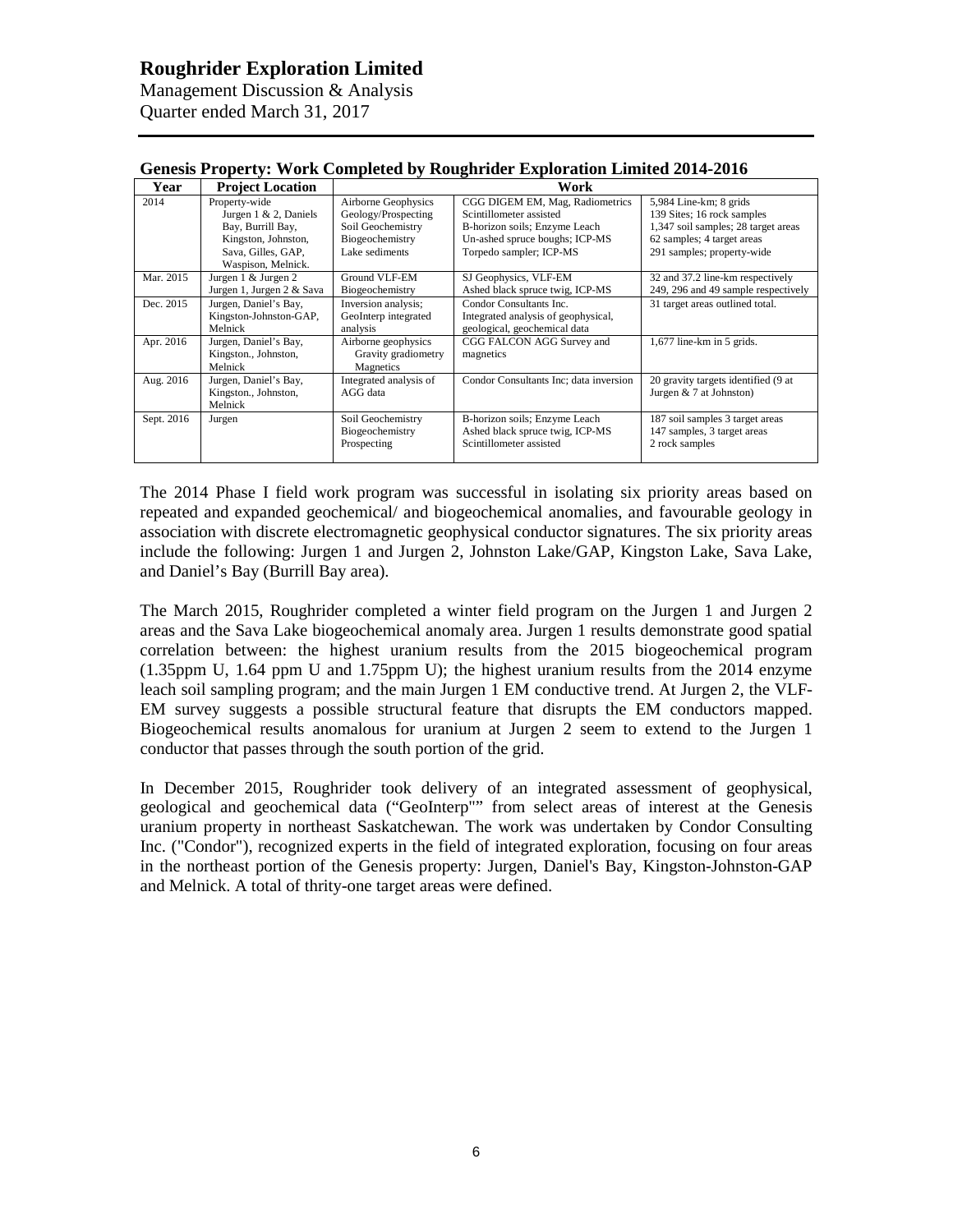Management Discussion & Analysis Quarter ended March 31, 2017



Target areas defined by Condor Consultants GeoInterp integrated assessment.

On August 20, 2015 the Saskatchewan Ministry of Economy granted Kivalliq, on behalf of Roughrider, one full year of relief from its 2015 annual assessment work expenditure requirements (\$3,006,746 in expenditure relief) for 49 Genesis Property claims (200,450 hectares). The relief was granted, subject to Section 75(1) of the Saskatchewan Mineral Tenure Registry Regulations (the Regulations), because of the severe forest fire hazard that existed throughout northern Saskatchewan in 2015.

In February and March of 2016, a 1,677 line-kilometre fixed-wing FALCON airborne gravity gradiometer (AGG) survey was completed on the Genesis property by CGG Canada Services Ltd. Independent review of the data was provided by 3D Geoscience Inc. The AGG survey was divided into five survey grids to cover previously highlighted priority areas: Jurgen, Daniel's Bay, Melnick, Kingston and Johnston. The areas covered by the AGG survey incorporated 16 of the 31 individual areas of interest identified by Condor in its 2015 compilation work.

In April 2016, the Company contracted Condor to undertake an integrated analysis and interpretation of the FALCON Airborne Gravity Gradiometry ("AGG") survey and new total magnetic field surveys survey data completed over select areas of interest at the Genesis property in February and March of 2016.

A total of twenty gravity targets were identified and prioritized based on the integration of the 2016 AGG data with results from the 2015 compilation by Condor of electromagnetic, magnetic, radiometric, geochemical, biogeochemical and geological data sets. The majority of the gravity targets were identified in the Jurgen and Johnston areas, with nine and seven targets respectively.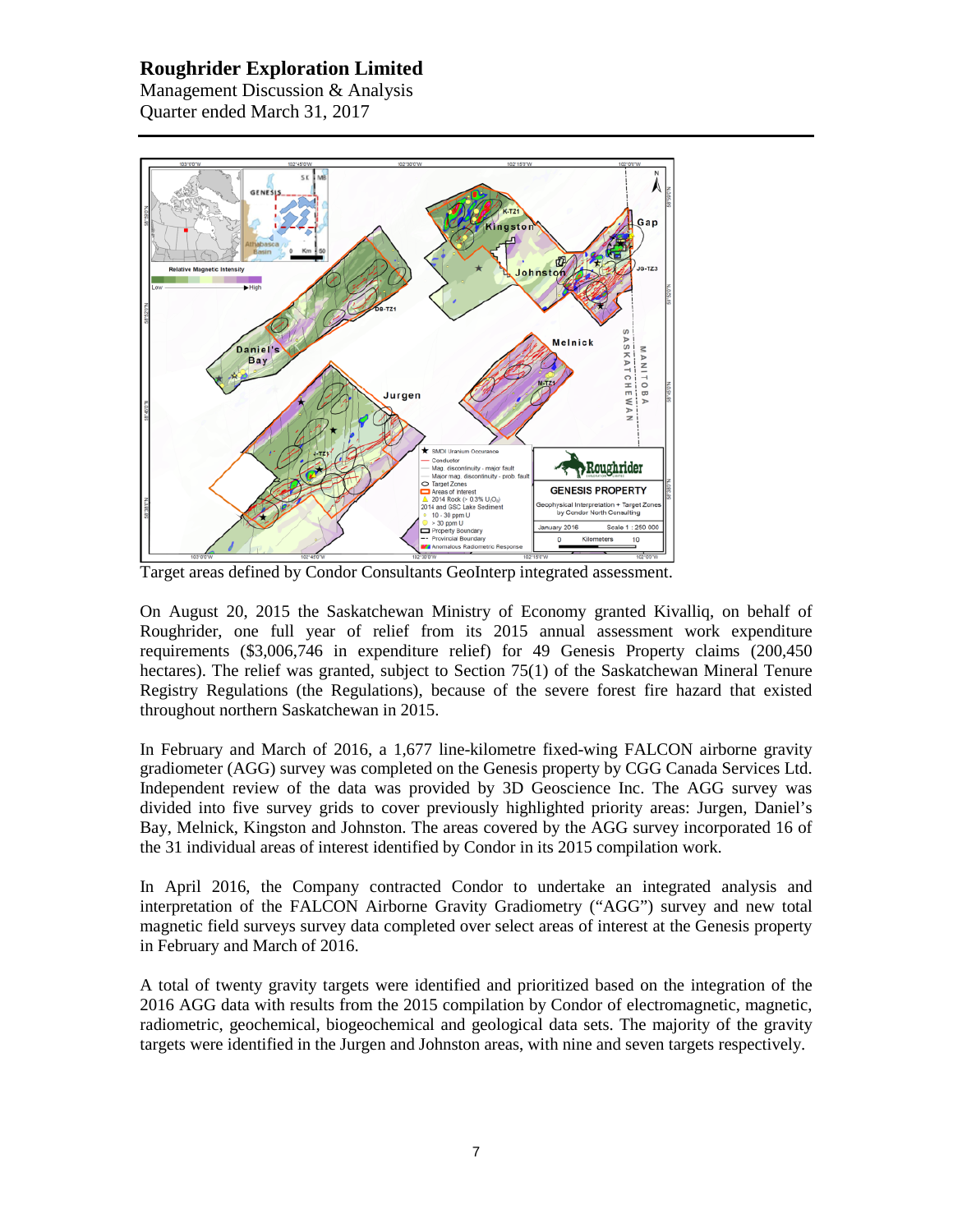Management Discussion & Analysis Quarter ended March 31, 2017



Interpreted FALCON gravity gradiometric low response anomalies.

In September 2016, Roughrider undertook a small soil, biogeochemical and prospecting work program at Jurgen. A total of 187 enzyme leach soil samples, 147 biogeochemical samples and two rock samples were collected along the Jurgen 1 and Jurgen 2 target area trend. Sampling focused on infilling enzyme leach soil samples at Jurgen 1 and expansion of the enzyme leach and biogeochemical grids to cover newly identified gravity low anomalies along the trend to the northeast.

# **HIGHLIGHTS FOR THE QUARTER ENDED MARCH 31, 2017, AND SUBSEQUENT PERIOD TO MAY 29, 2017**

# **Financial Highlights**

Roughrider spent \$12,102 on exploration, while restricting other net expenses to \$96,747 for the period ended March 31, 2017.

On January 5, 2017, the Company closed the final tranche of the non-brokered private placement financing and issued 200,000 additional non-flow through shares ("Non-FT Shares") at a price of \$0.05 per Non-FT Share for proceeds of \$10,000. The Company incurred additional costs of \$321 in connection with this financing.

In January 2017, 486,000 shares were released from escrow as described in Note 6 of the condensed interim financial statements for the three months ended March 31, 2017.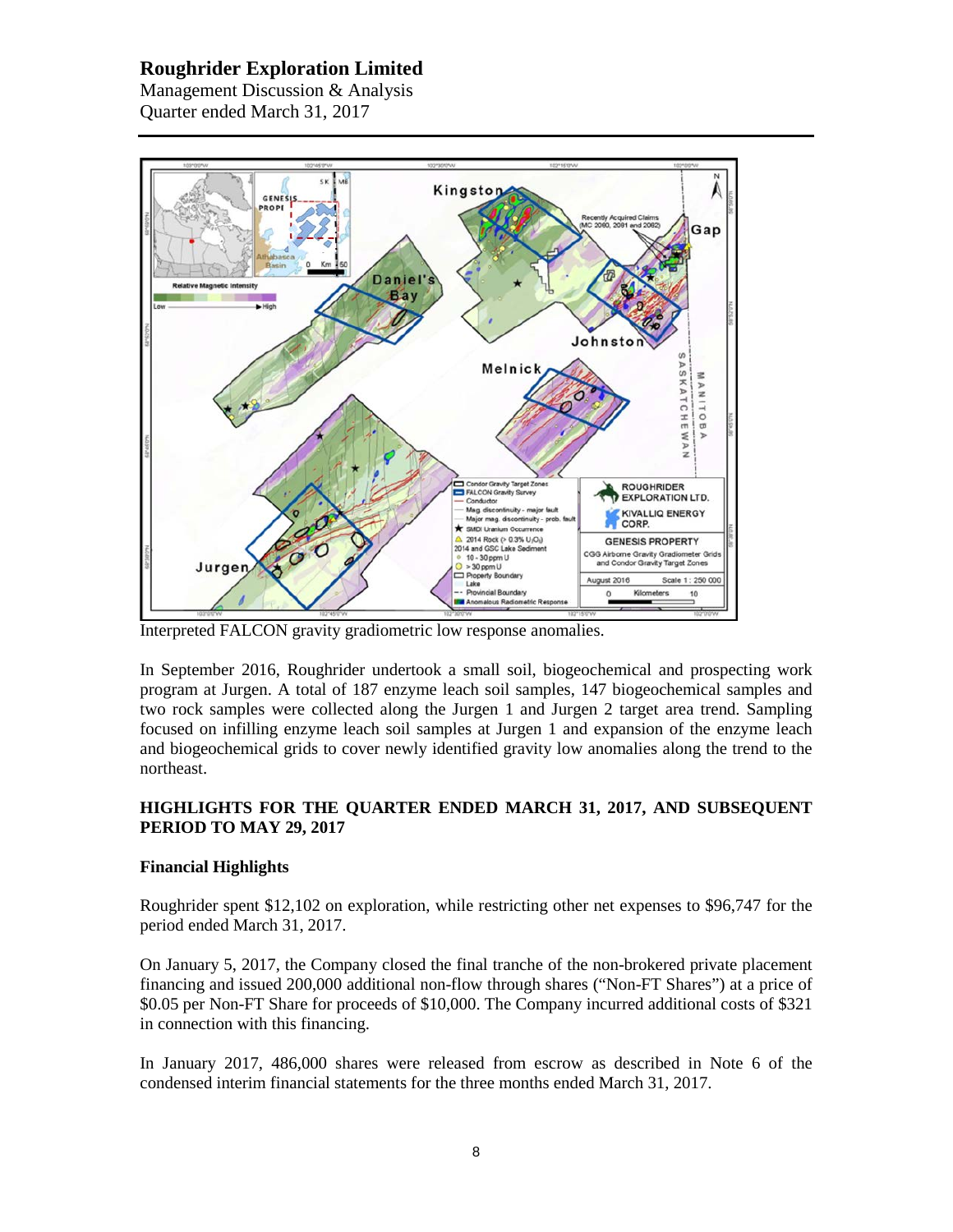## **Operational Highlights**

On January 20, 2017, Roughrider announced the appointment of Jasmine Lau as Chief Financial Officer and Corporate Secretary.

On March 6, 2017, the Company entered into a letter agreement with Commander Resources Ltd. ("Commander") to acquire up to a 100% interest in Commander's Sabin zinc-copper-silver property in Northwestern Ontario, Canada, by paying a total of \$1,100,000 in cash payments, completing \$4,500,000 in exploration expenditures, and issuing a total of 4,400,000 common shares of the Company over a nine year period. Commander retains a 1% NSR on claims where the NSR held by all other parties is not greater than 2%. The transaction is subject to, among other items, completion of due diligence and various third party and regulatory approvals.

On April 25, 2017, the Company signed a letter of intent ("LOI") granting it the right to acquire, by option, a 100% interest in the Iron Butte oxide gold-silver project located along the western margin of the Carlin Gold Trend in Lander County, Nevada. The terms of the LOI signed April 20, 2017 provides an exclusivity during which the parties will endeavour to execute a definitive agreement and close the transaction by June 10, 2017. Under the terms of the LOI, the Company can earn a 100% interest in the Iron Butte project by making a total of \$1,000,000 USD (\$5,000 USD paid upon execution of the LOI) in cash payments and issuing 1,500,000 shares in the Company over 6 years. If a positive production decision is made regarding Iron Butte, the Company will pay a further \$1,000,000 USD and issue an additional 500,000 the Company's shares. The vendor will also receive a \$500,000 USD payment for every 1,000,000 ounces of gold production and \$500,000 USD payment for every 10,000,000 ounces of silver production at Iron Butte. The vendor will also retain a 2.5% NSR subject to buy-down provisions of \$1,000,000 USD for the first 1% and \$1,000,000 USD for an additional 0.5%. All the Company's shares issuable under the transaction will be subject to a four month hold period.

# **OUTLOOK**

### **Financial outlook**

The Company completed the first quarter of 2017 with \$409,854 in cash, and with working capital<sup>[1](#page-8-0)</sup> of \$302,114.

The current objectives of the Company are to continue exploring the Genesis uranium project with a view to fully earning the 85% interest under the option agreement; however this will require raising additional capital.

The Company's ability to continue as a going concern is dependent upon a number of factors – principally on the Company's ability to create positive cash flow in the short term either by obtaining the necessary financing to undertake additional exploration and development of its mineral property interests, by creating one or more additional joint venture agreements with partners in order to achieve the foregoing, or by selling one or more mineral property interests. The Company no longer has sufficient cash to meet its existing obligations, and is deferring

<span id="page-8-0"></span> $<sup>1</sup>$  Working capital is a non-GAAP-measure is defined as current assets net of current liabilities.</sup>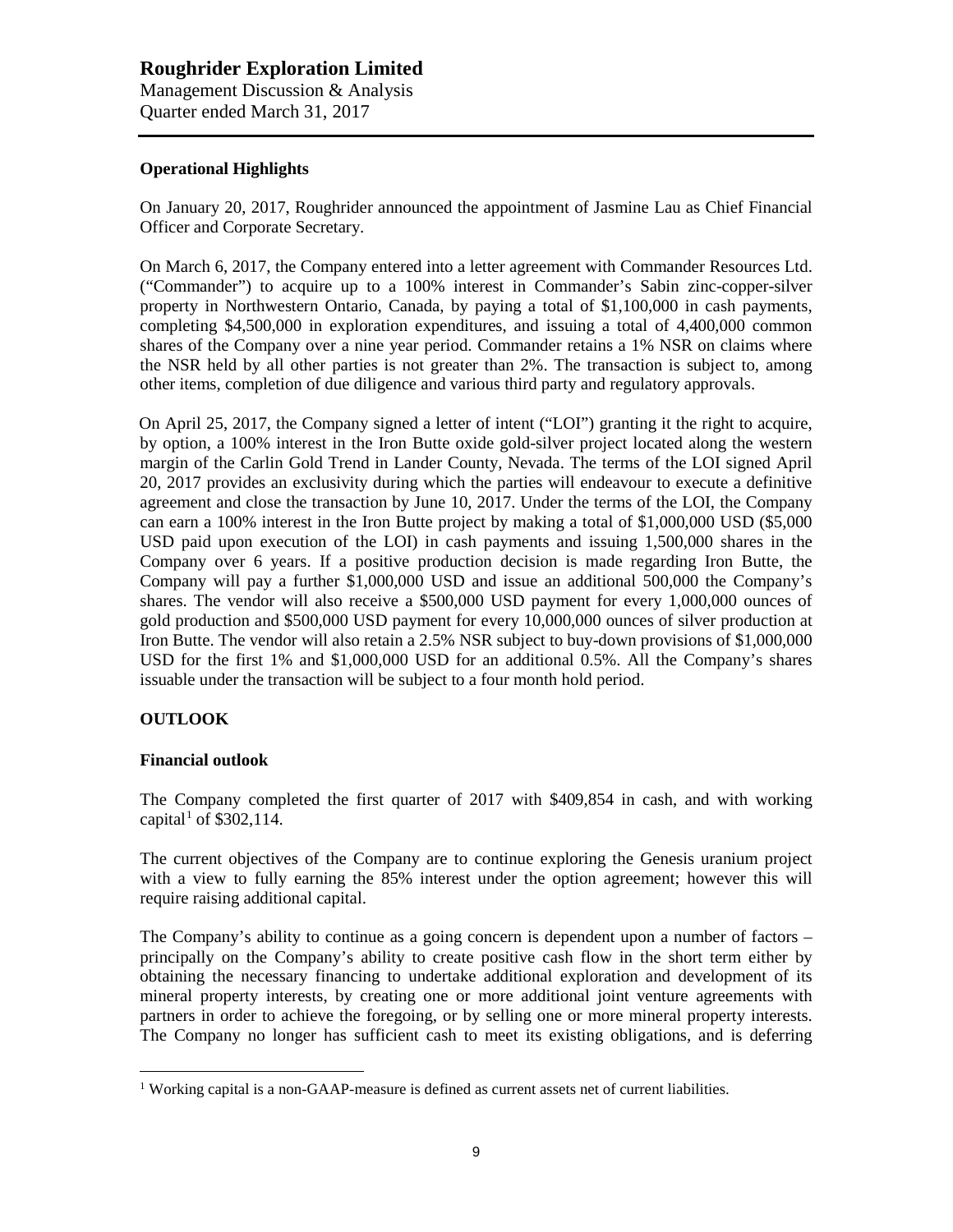payments to management in order to continue operations. Additional capital will be needed to continue exploring the Genesis property.

## **DISCUSSION OF OPERATIONS AND FINANCIAL CONDITION**

*Summary of Quarterly Results*

|                    |                 |                          | <b>Basic and Diluted</b> |
|--------------------|-----------------|--------------------------|--------------------------|
|                    |                 | Loss from Operations and | Loss per Share from      |
|                    |                 | Net Loss                 | Operations and           |
| Quarter ended      | Revenues        |                          | Net Loss per Share       |
| March 31, 2017     | Nil             | \$(108, 849)             | \$ (0.00)                |
| December 31, 2016  | N <sub>il</sub> | (174, 928)               | (0.01)                   |
| September 30, 2016 | N <sub>il</sub> | (112, 193)               | (0.00)                   |
| June 30, 2016      | Nil             | (142, 186)               | (0.01)                   |
| March 31, 2016     | Nil             | (100, 864)               | (0.00)                   |
| December 31, 2015  | N <sub>il</sub> | (150, 187)               | (0.01)                   |
| September 30, 2015 | Nil             | (89,790)                 | (0.00)                   |
| June 30, 2015      | Nil             | \$(153, 427)             | \$ (0.01)                |

In 2015, and 2016 the Company focused on minimizing costs, while performing data analysis, limited fieldwork, and other projects during the year to advance exploration in a few specific areas.

#### *Three months ended March 31, 2017*

The loss for the quarter ended March 31, 2017 (" $O1-17$ ") reflects the cost of the company's base expenditures. Quarterly expenditures increased from \$174,928 in Q4-16 to \$108,849 in Q1-17. The Q1-17 loss is lower than in Q4-16 as a result of a decrease in exploration expenses and a decrease in salary expenses for amounts no longer being paid for the former CFO.

### *Capital purchases*

The Company spent \$4,991 in exploration property acquisition costs during the quarter ended March 31, 2017 for staking fees for the Sabin Zinc Houghton Lake Area (2016 - \$Nil).

There have been no purchases of plant or equipment to date.

#### *Liquidity, Capital Resources and Cash Flow Analysis*

The Company's primary source of funding has been from the issuance of common shares. Management is concerned about the Company's ability to raise additional funds amid the low uranium price, and the prevailing investment climate of risk aversion, particularly toward mining projects.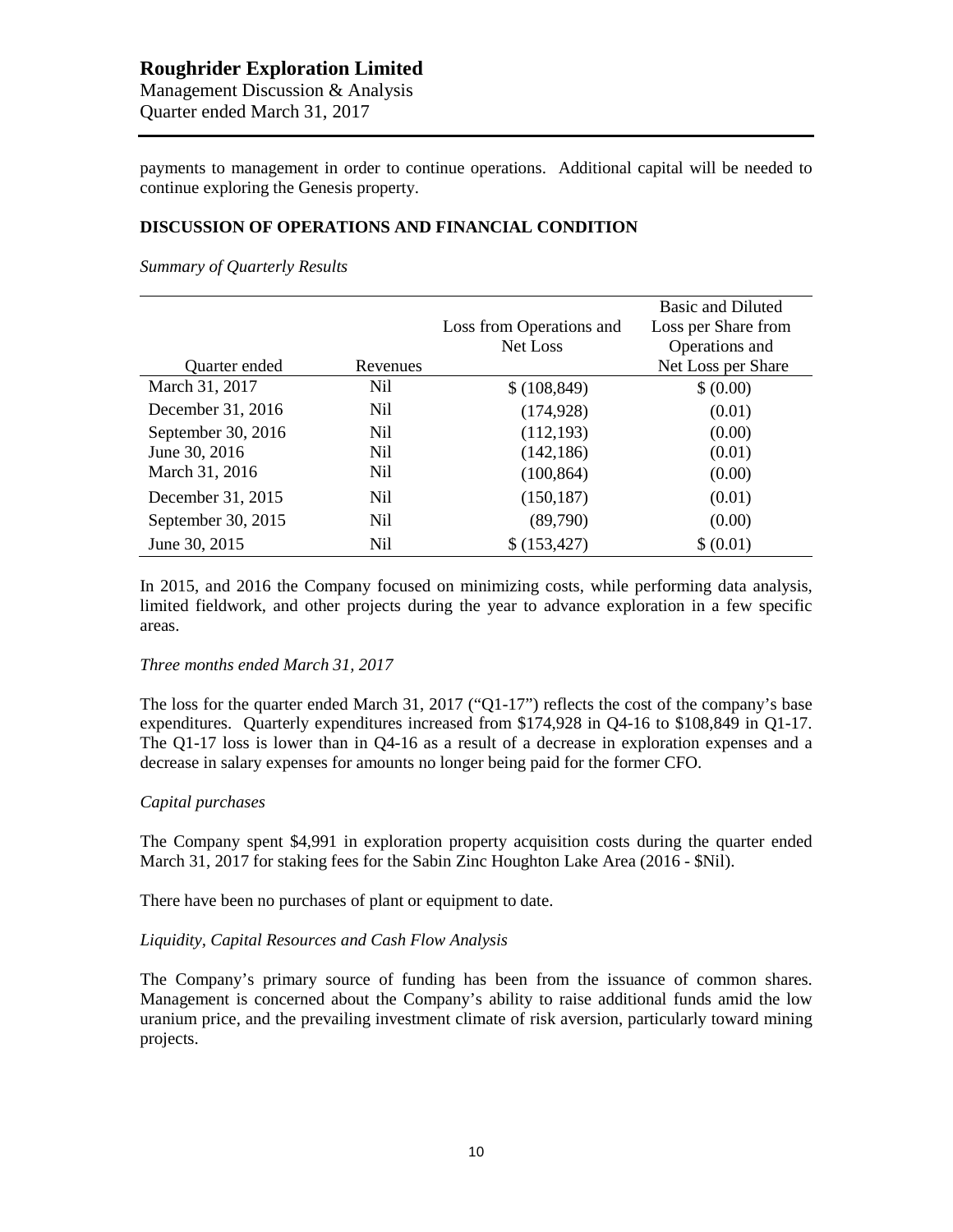### *Financial Instruments*

The Company's financial instruments consist of cash and cash equivalents, receivables, and accounts payable and accrued liabilities. It is management's opinion that the Company is not exposed to significant interest, currency or credit risk arising from the financial instruments. Credit risk is managed for cash by having a major Canadian bank hold the funds in a chequing account. Credit risk is managed for significant receivables by seeking prompt payment, monitoring the age of receivables, and making follow up inquiries when receivables are not paid in a timely manner. Currency risk is negligible as all funds and payables are denominated in Canadian dollars. The Company does not engage in any hedging activities. Further discussion of these risks is available in the audited financial statements for the year ended December 31, 2016.

## **ADDITIONAL DISCLOSURE FOR VENTURE ISSUERS WITHOUT SIGNIFICANT REVENUE**

Significant components of general and administrative expenses are shown separately on the *Condensed Interim Statements of Loss and Comprehensive Loss,* also part of the unaudited condensed interim financial statements for the three months ended March 31, 2017.

# **RISK FACTORS**

#### *Macroeconomic Risk*

Impairments and write-downs of major mining projects have led to a significant reduction in "risk appetite" with respect to funding investment into exploration companies. As a result, the ability for exploration companies to access capital through private placements has been significantly diminished. The long term result of lower risk appetite is that projects take longer to develop, or may not be developed at all.

### *Political Policy Risk*

Despite the recent moderation in the gold price, the previously record-high gold prices encouraged numerous governments around the world to look at ways to secure additional benefits from the mining industry across all commodity types, an approach recognized as "Resource Nationalism." Mechanisms used or proposed by governments have included increases to royalty rates, corporate tax rates, implementation of "windfall" or "super taxes," and carried or freecarried interests to the benefit of the state. Extreme cases in Venezuela and Argentina have resulted in the nationalization of active mining interests. Such changes are viewed negatively in the investment community and can lead to share price erosion, and difficulty in accessing capital to advance projects.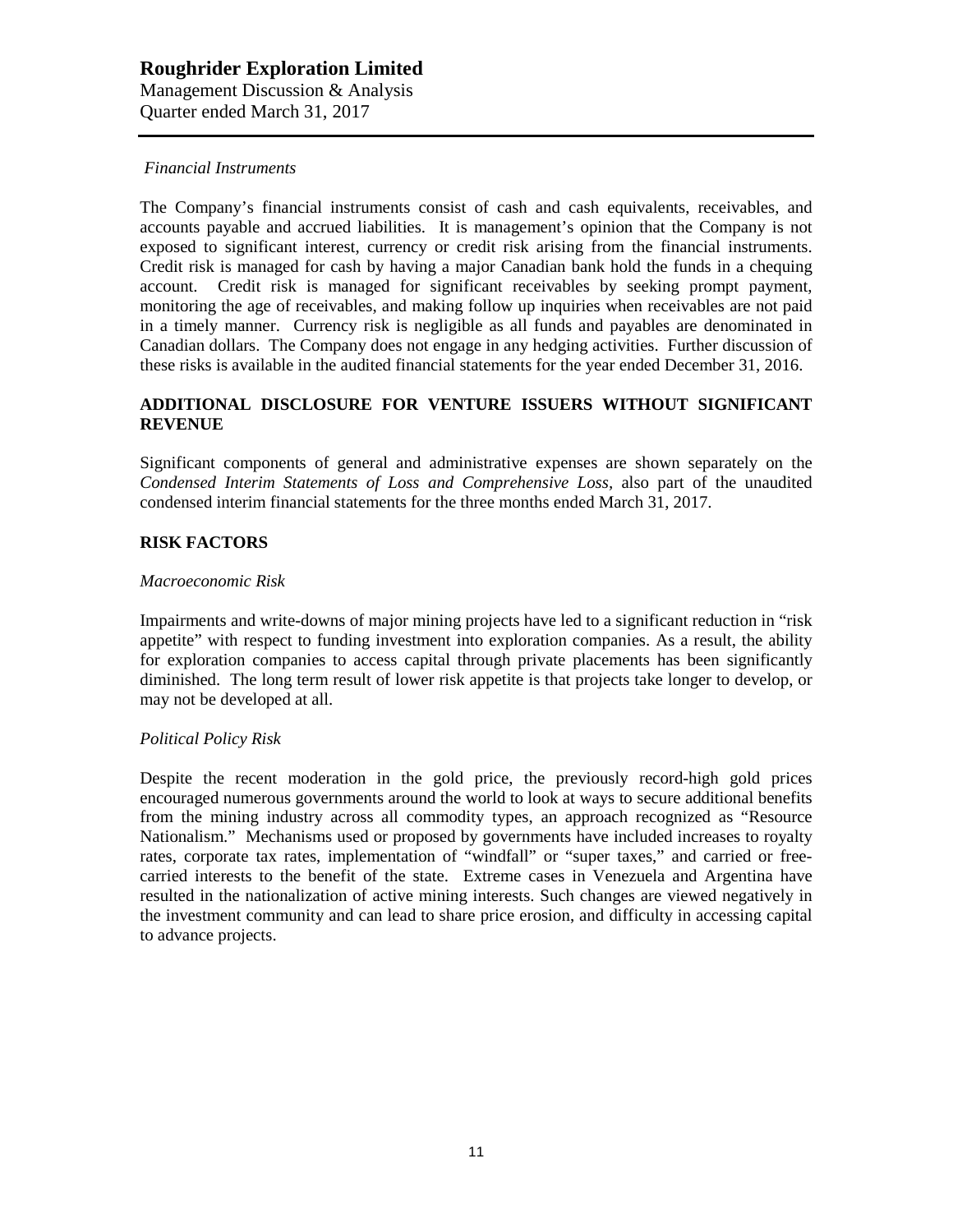# *Exploration Risk*

Mineral exploration and development involve a high degree of risk and few projects are ultimately developed into producing mines. There is no assurance that the Company's selected Qualifying Transaction will demonstrate exploration results sufficient to result in the definition of a body of commercial ore. Whether an ore body will be commercially viable depends on a number of factors including the particular attributes of the deposit such as size, grade and proximity to infrastructure, as well as mineral prices and government regulations, including environmental regulations.

### *Financial Capability and Additional Financing*

The Company has limited financial resources, has no source of operating income and has no assurance that additional funding will be available to it. It is anticipated that further exploration and development of the projects will be financed in whole or in part by the issuance of additional securities by the Company. Although the Company has been successful in the recent past in financing its initial activities through the issuance of equity securities, there can be no assurance that it will be able to obtain sufficient financing in the future to execute its business plan, particularly with ongoing uncertainty in the global financial markets, and the prevailing investment climate of risk aversion particularly in the resource sector. A discussion of risk factors particular to financial instruments is presented in the audited financial statements for the year ended December 31, 2016.

The Company has not commenced commercial mining operations and has no assets other than cash and cash equivalents, modest receivables and a small amount of prepaid expenses. The Company has no history of earnings, and is not expected to generate earnings or pay dividends until the company's exploration project is sold or taken into production.

### *Commodity Prices*

The mineral industry varies with the price of metals. The prices of uranium, gold and other commodities have fluctuated widely in recent years and are affected by factors beyond the control of the Company including, but not limited to, international economic and political trends, currency exchange fluctuations, economic inflation and expectations for the level of economic inflation in the consuming economies, interest rates, global and local economic health and trends, speculative activities and changes in the supply of commodities due to significant (often sovereign or national) purchases and divestitures, new mine developments, mine closures as well as advances in various production and use technologies of commodities. All of these factors will impact the viability of the Company's exploration projects in ways that are impossible to predict with certainty.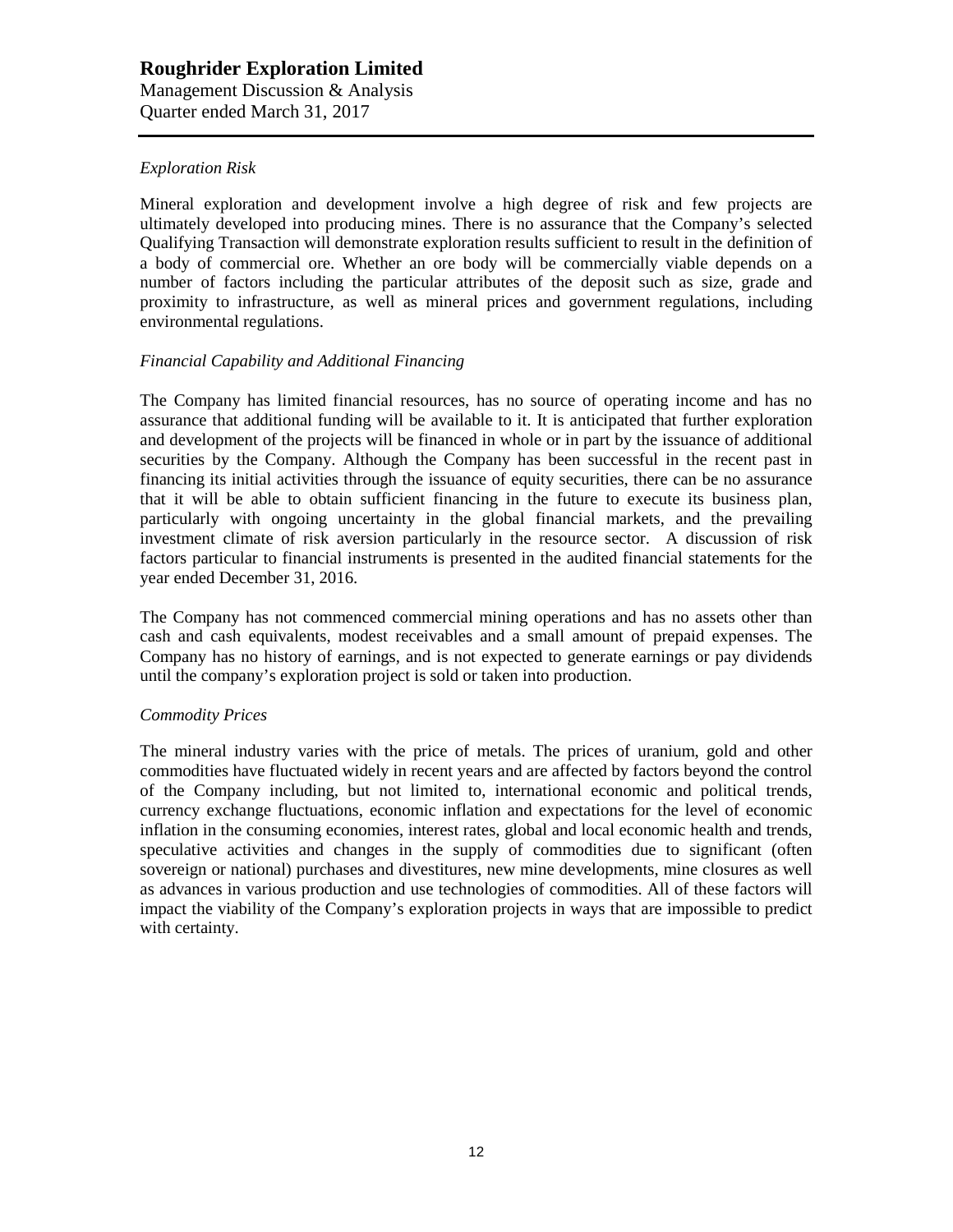## *Uranium Market*

Since uranium is used both as a fuel for power generation and as a weapon, its price is subject to unique forces in addition to the typical supply / demand tension impacting all commodities. These unique forces include the level of strategic government stockpiling or disposition, the level of effort being expended to cap the number of nuclear-armed states in the world, the public perception of the relative safety of nuclear power generation, and related government and international regulation. While these unique forces appear to have acted together in recent years to suppress the spot price of uranium, this risk may become an opportunity if those forces subside and the spot price of uranium continues to rise.

### *Environment*

Both the exploration and any production phases of the Company's future operations will be subject to environmental protection regulations in the jurisdictions in which it operates. Globally, environmental legislation is evolving towards stricter standards and enforcement, more stringent environmental impact assessments of new mining projects and increasing liability exposure for companies and their directors and officers. There is no assurance that future environmental regulations will not adversely affect the Company or its future operations.

### *Human Health*

The Company seeks to provide its employees with a safe and healthy workplace. The impact of highly contagious diseases, including the impact of a real or threatened pandemic, can be substantial both to individuals, and organizations. In the event of a disease outbreak, the Company may have to curtail or suspend operations for a period of time. Reduced operations could have varying impact on the Company, depending on the timing and duration of the incident and on other ancillary factors.

### *Financial Instrument Risk*

As a result of its use of financial instruments, the Company is subject to credit risk, interest rate risk, currency risk, liquidity risk and other price risk. These risks are considered to be small. These risks are discussed comprehensively in the audited financial statements for the year ended December 31, 2016.

### *Liquidity of Common Shares*

There can be no assurance that an active and liquid market for the Company's common shares will develop or continue to exist, and an investor may find it difficult to resell its common shares. In addition, trading in the common shares of the Company may be halted at other times for other reasons, including for failure by the Company to submit documents to the Exchange in the time periods required.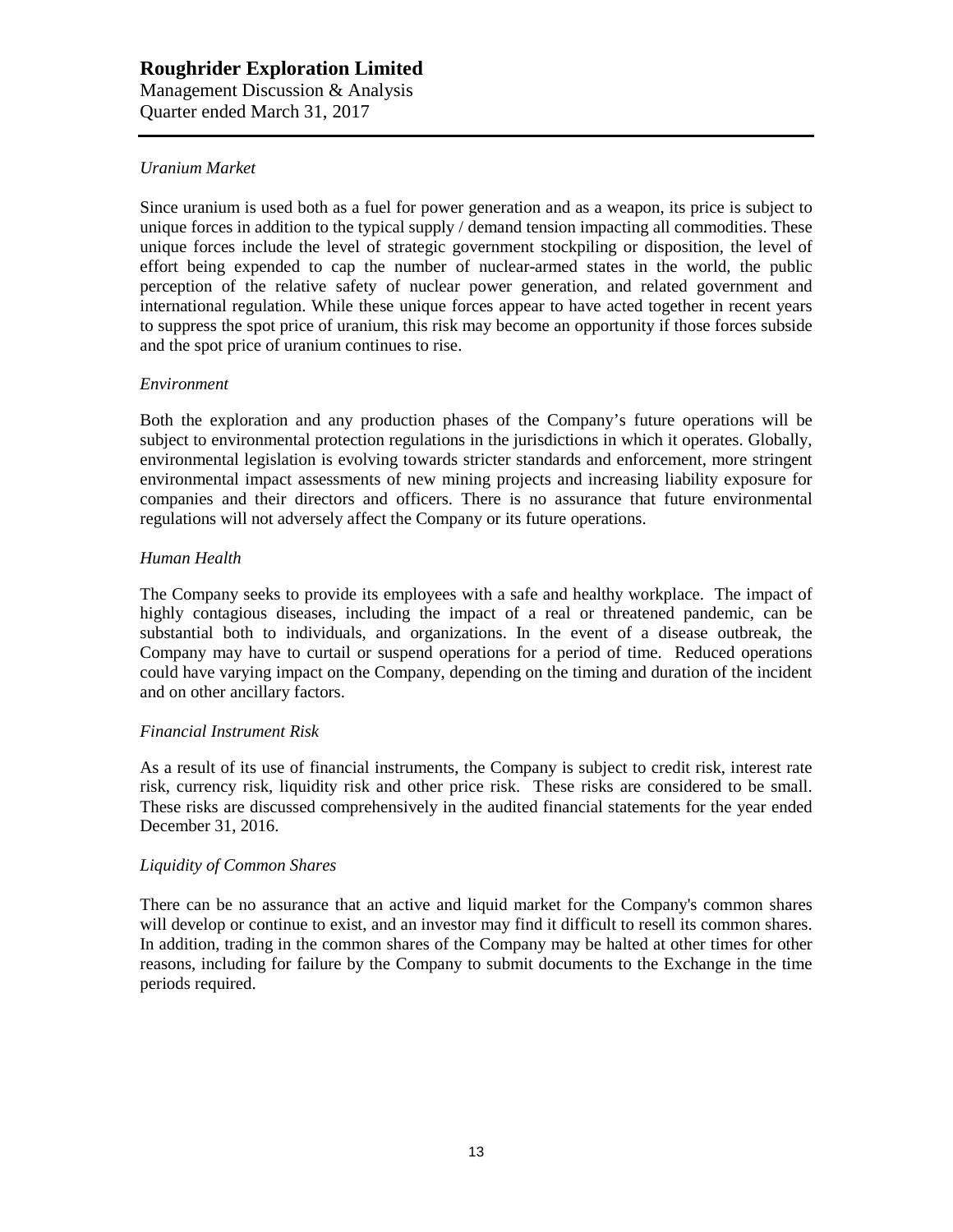### **RECENT ACCOUNTING PRONOUNCEMENTS**

#### **Adoption of New Standards and Interpretations**

The following amended standard is relevant to the organization and was first adopted for the Company's year ended December 31, 2016, but has had no material impact on the financial statements:

*IAS 1, Presentation of Financial Statements* amendment to clarify guidance on materiality and aggregation, the presentation of subtotals, the structure of financial statements, and the disclosure of accounting policies.

### **Upcoming Changes in Accounting Standards**

The following changes to standards are effective as follows:

For the Company's year ended December 31, 2018:

*IFRS 7, Financial Instruments: Disclosures:* This amendment requires additional disclosures on transition from IAS 39 and IFRS 9.

*IFRS 9, Financial Instruments:* This new standard replaces IAS 9 and describes the new requirements for the classification, measurement and de-recognition of financial assets and liabilities. Specifically, *IFRS 9* requires all recognized financial assets that are within the scope of *IAS 39 Financial Instruments: Recognition and Measurement* to be subsequently measured at amortized cost or fair value. The amendment also introduces a third measurement category for financial assets: fair value through other comprehensive income, and includes a single, forward-looking 'expected loss' impairment model.

*IFRS 15, Revenue from Contracts with Customers:* This new standard establishes a new control-based revenue recognition model which could change the timing of revenue recognition.

For the Company's year ended December 31, 2019:

*IFRS 16, Leases:* This new standard eliminates the classification of leases as either operating leases or finance leases and introduces a single lessee accounting model which requires the lessee to recognize assets and liabilities for all leases with a term of longer than 12 months.

The Company is in the process of assessing the impact of the above new accounting pronouncements.

### **OFF-BALANCE SHEET ARRANGEMENTS**

The Company is not a party to any off-balance sheet arrangements that have, or are reasonably likely to have, a current or future material effect on the Company's financial condition, changes in financial condition, revenues, expenses, results of operations, liquidity, capital expenditures or capital resources.